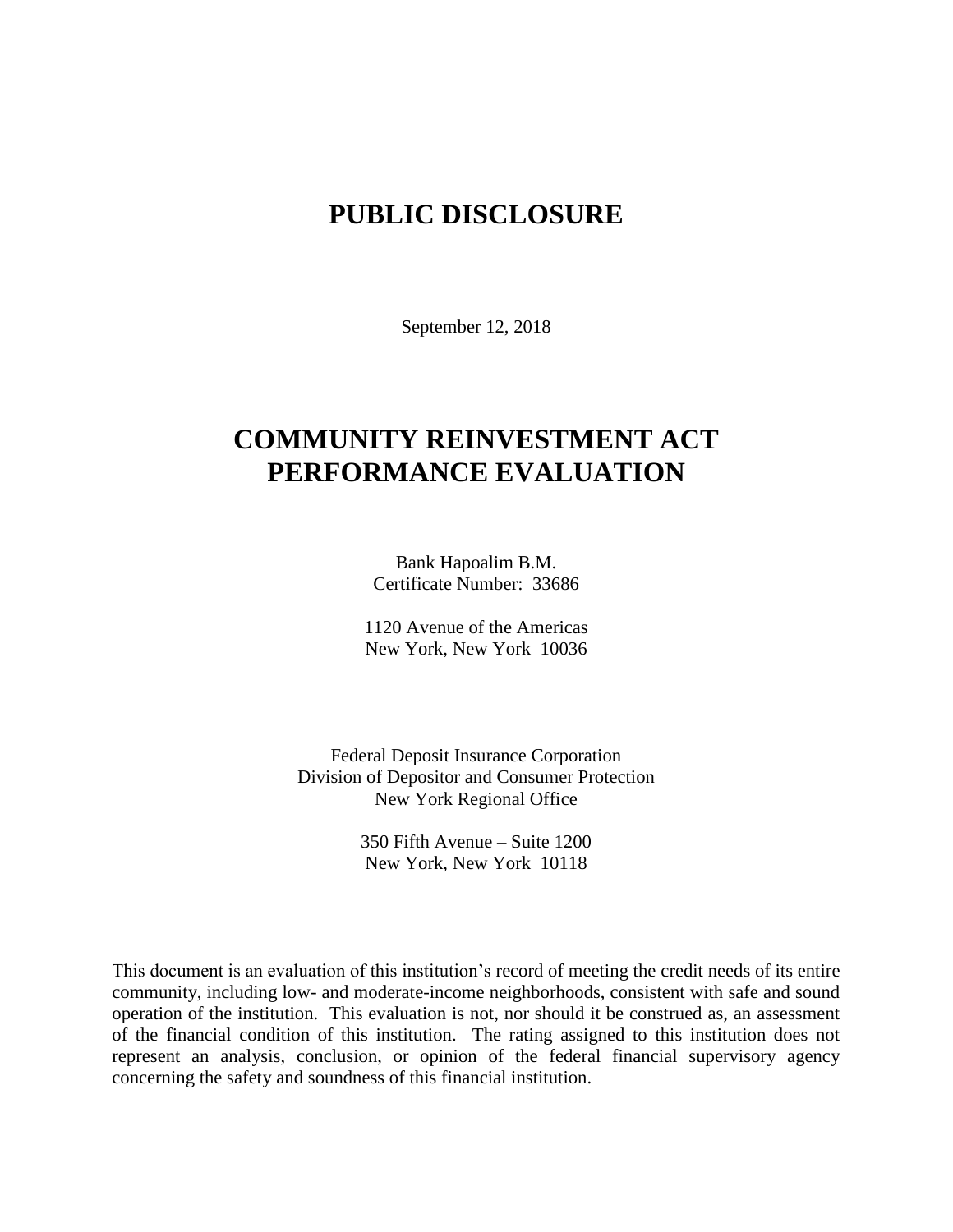## **INSTITUTION RATING**

**INSTITUTION'S CRA RATING:** This institution is rated **Satisfactory.** An institution in this group has a satisfactory record of helping to meet the credit needs of its assessment areas, including low- and moderate-income neighborhoods, in a manner consistent with its resources and capabilities.

Bank Hapoalim B.M.'s (Bank Hapoalim) satisfactory performance under the Community Development Test supports the overall rating. In addition, examiners did not identify any evidence of discriminatory or other illegal credit practices.

The following points summarize the bank's performance.

#### **Community Development Test**

- The institution has an adequate level of community development loans, community development services, or qualified investments, particularly investments that are not routinely provided by private investors.
- The institution rarely uses innovative or complex qualified investments, community development loans, or community development services.
- The institution exhibits adequate responsiveness to credit and community development needs in its assessment area.